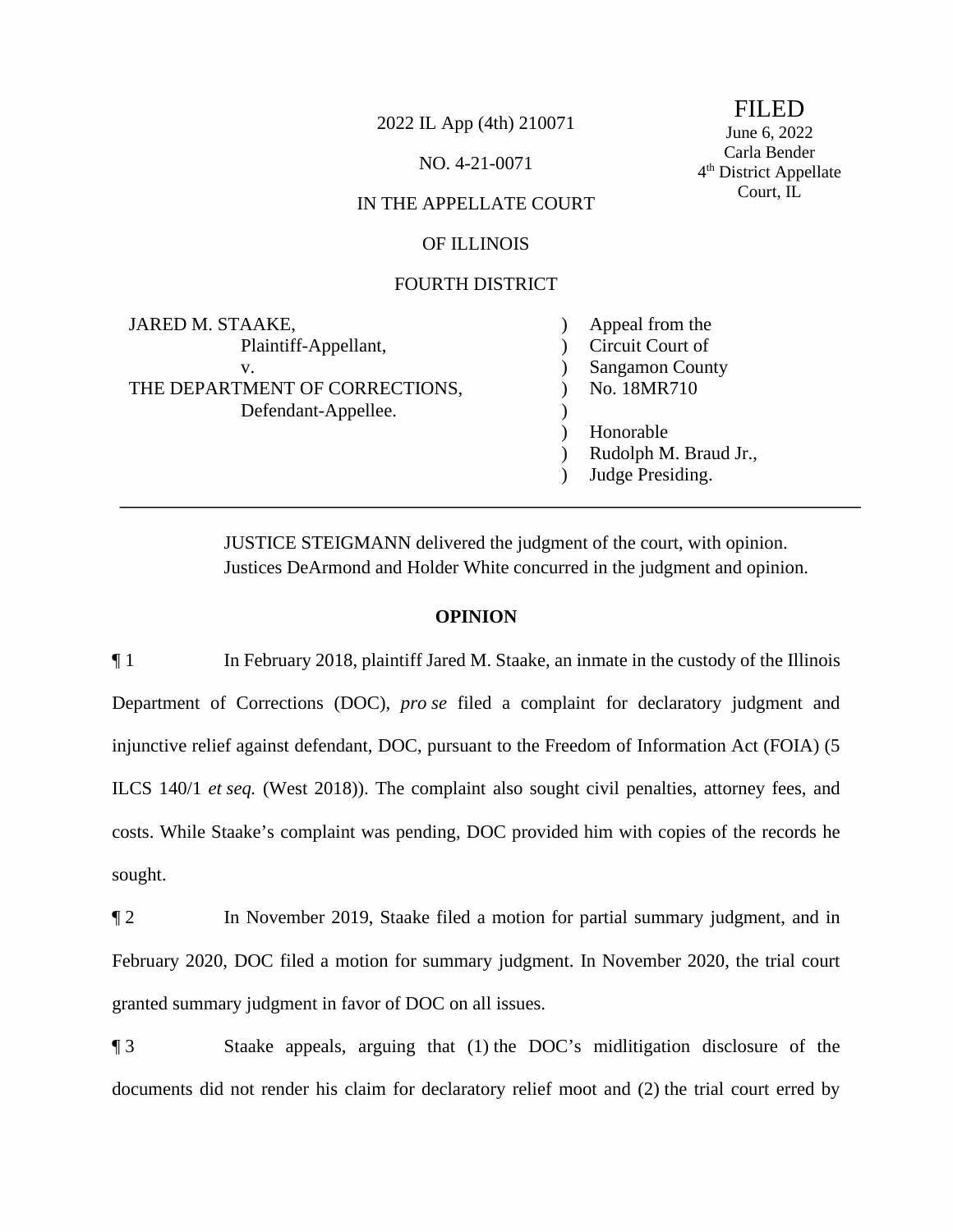granting summary judgment regarding his claims for costs and civil penalties. We affirm the trial court's entry of summary judgment based on mootness but reverse and remand regarding Staake's claims for costs and civil penalties.

¶ 4 I. BACKGROUND

- ¶ 5 A. Staake's FOIA Requests
- ¶ 6 1. *The Lippert Complaint*

 ¶ 7 In February 2018, Staake filed a FOIA request with DOC for a copy of "[t]he controlling complaint on file in a class action lawsuit against [DOC] personel [*sic*], *i.e.*, Lippert v. Godinez, #1:10-cv-04603" (Lippert complaint). In March 2018, DOC denied his request, citing section  $7(1)(a)$  of the FOIA, which reads as follows:

> "(1) When a request is made to inspect or copy a public record that contains information that is exempt from disclosure under this Section, but also contains information that is not exempt from disclosure, the public body may elect to redact the information that is exempt. The public body shall make the remaining information available for inspection and copying. Subject to this requirement, the following shall be exempt from inspection and copying:

(a) Information specifically prohibited from disclosure by federal or State law or rules and regulations implementing federal or State law." *Id.*   $§ 7(1)(a).$ 

¶ 8 DOC explained in its written response to Staake's request that, because its regulations prohibited an inmate from "[p]osessing [*sic*] or soliciting unauthorized personal information regarding another [inmate], \*\*\* including, but not limited to, personnel files [and] \*\*\* medical or mental health records" (see 20 Ill. Adm. Code 504.Appendix A (2017) (offence No.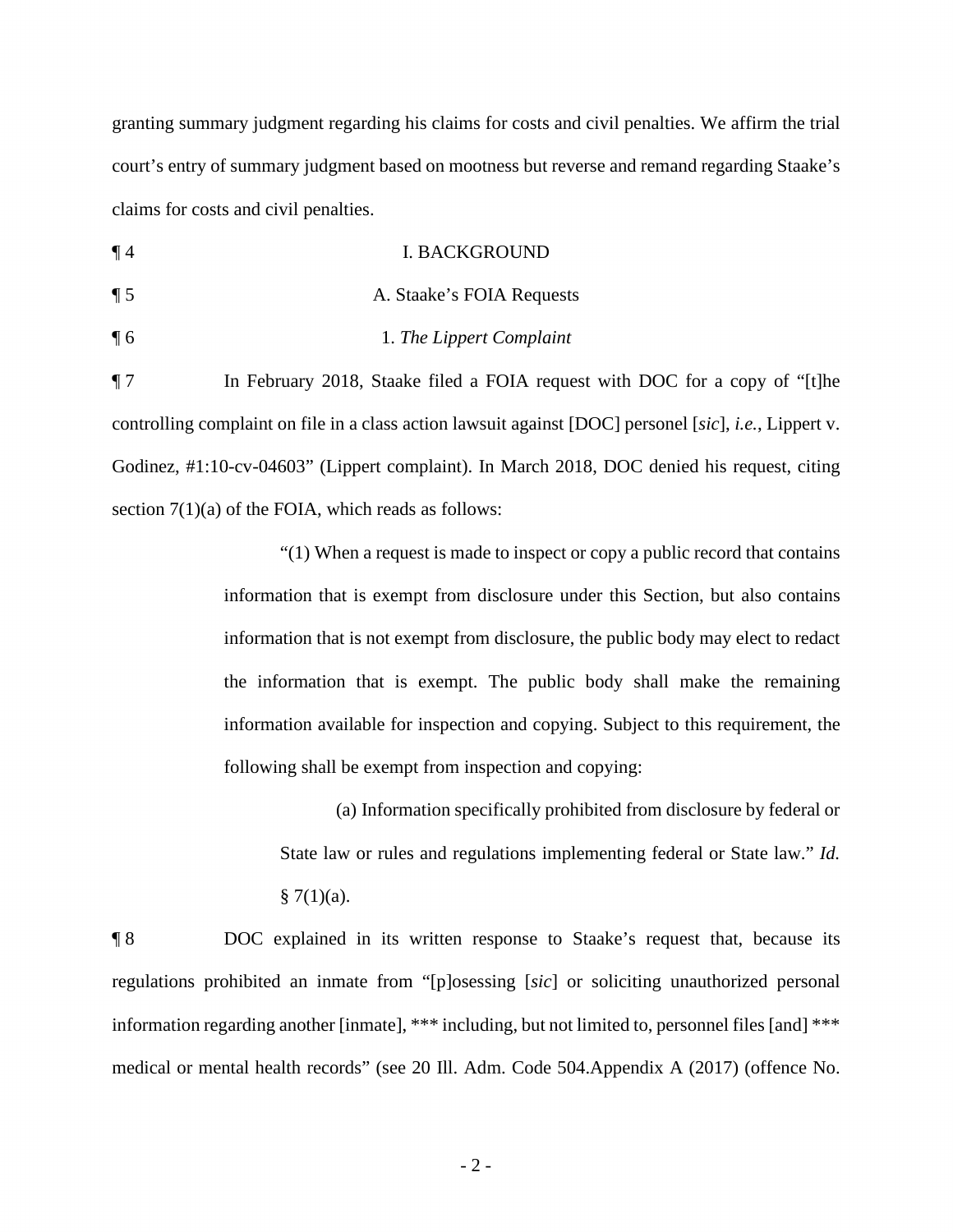which contained such information, was exempt from disclosure under section 7(1)(a) of the FOIA [and] \*\*\* release any segregable portion." 211, possession or solicitation of unauthorized personal information)), the Lippert complaint, (5 ILCS 140/7(1)(a) (West 2018)). Later that month, Staake requested that DOC reconsider its decision because in his initial request he asked DOC to "redact sensitive or exempt information

[and] \*\*\* release any segregable portion."<br>
¶ 9 In April 2018, DOC denied Staake's request for reconsideration because he did not [or] statistics." In response, Staake requested review by the Public Access Counselor (PAC) "submit[ ] a request for records" but instead submitted "a general request for data, information, pursuant to section 9.5 of the FOIA. See *id.* § 9.5 (providing for review of denied FOIA requests by the Office of the Attorney General). Defendant attached to his response copies of his original FOIA request and DOC's denial of the original request. The PAC "determined that no further inquiry [was] warranted," exercised its discretion to resolve Staake's request for review "by means other than the issuance of a binding opinion," and closed the file.

# ¶ 10 2. *The Educational Documents*

 Sentence Credits" (EPSCs), which he contended were located either in (1) the "educational building in [Staake's] educational files of Lincoln [Correctional Center]" or (2) his master file in the records office. According to Staake, each document created an agreement under which DOC would award Staake EPSCs, which reduced his term of incarceration, "in exchange for [Staake's] ¶ 11 In August 2018, Staake filed a second FOIA request with DOC for three "educational documents." Specifically, he requested "educational contract[s] for Earned Program participation and completion of High School Equivalency program[m]ing." Staake alleged that although an inmate normally did not have access to his master file, the documents contained decisions that affected the duration of his sentence, which entitled him to the educational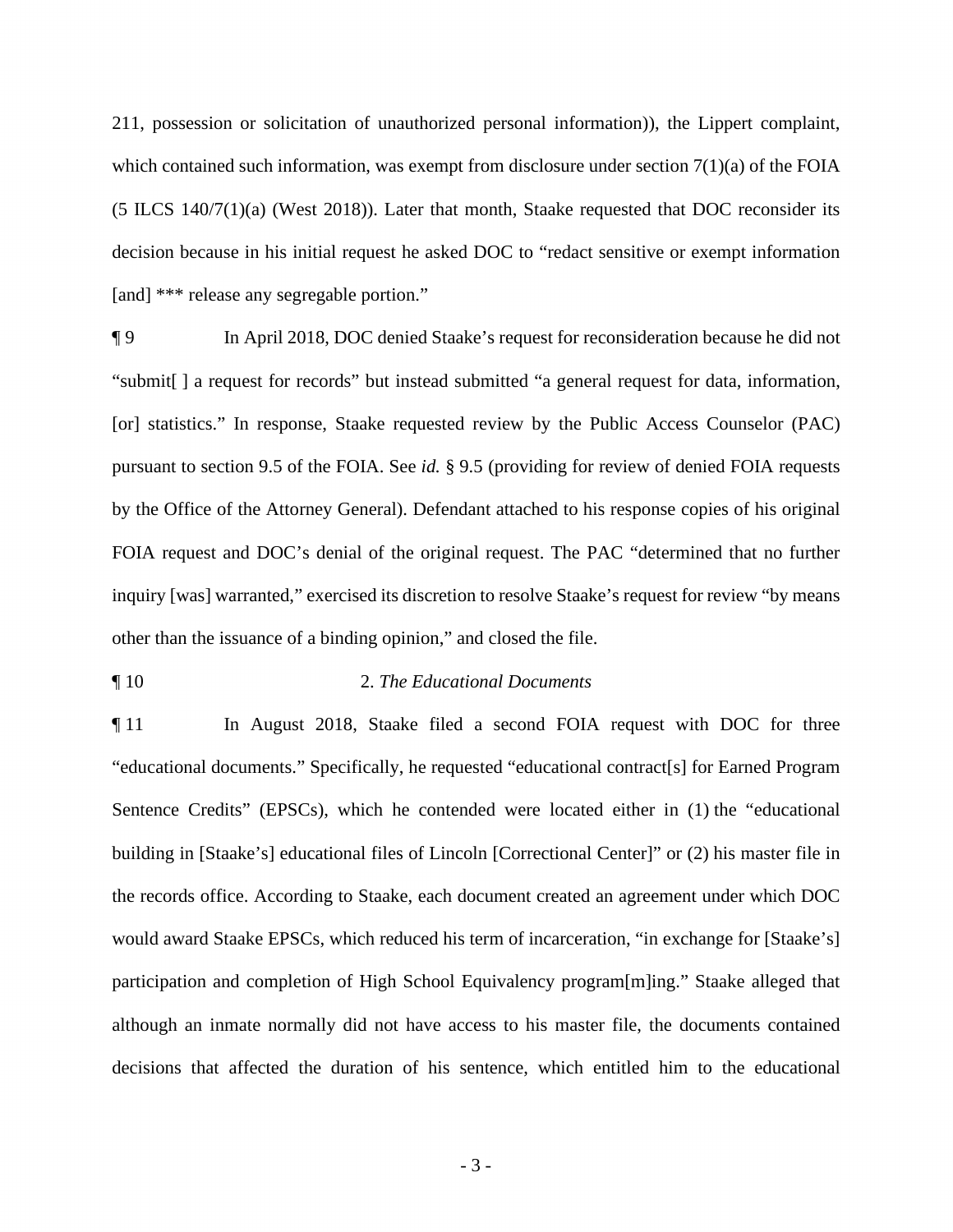documents under section 3-5-1(b) of the Unified Code of Corrections (730 ILCS 5/3-5-1(b) (West 2018)). Section 3-5-1(b) provides, "If [DOC] makes a determination under this Code which affects the length of the period of confinement or commitment, the committed person and his counsel shall be advised of factual information relied upon by [DOC] to make the determination \*\*\*." *Id.* 

 FOIA. DOC explained that, under section 3-5-1(b) of the Unified Code of Corrections (*id.*), "the authorized persons." DOC further explained that " 'other information that [DOC] determines is DOC thus "concluded, because the educational [documents] were in Staake's master file, they ¶ 12 In September 2018, DOC denied Staake's request, citing section 7(1)(a) of the master record files of committed persons shall be confidential and access shall be limited to relevant to the secure confinement and rehabilitation of the committed person' is exempt from release pursuant to 730 ILCS 5/3-5-1(a)(13) [(West 2018)]." According to DOC's brief on appeal, were exempt from release \*\*\* under section 7(1)(a) of [the FOIA]." Staake did not seek reconsideration of his request for the educational documents.

#### ¶ 13 B. The Complaint

 documents, DOC had willfully and intentionally, or otherwise in bad faith, violated the FOIA. Staake sought five forms of relief: (1) a declaration that DOC's denials were willful and intentional violations of the FOIA or otherwise made in bad faith, (2) "a declaration that [DOC's] acts and omissions violated the [Unified] Code of Corrections," (3) an injunction prohibiting DOC from withholding the requested documents and for DOC to produce those documents, (4) a civil penalty for each violation of the FOIA, and (5) "[a]n award of the full cost arising out of this litigation." ¶ 14 In September 2018, Staake *pro se* filed a complaint against DOC for declaratory and injunctive relief pursuant to section 11 of the FOIA (5 ILCS 140/11 (West 2018)). Staake alleged that by denying his FOIA requests for the Lippert complaint and the educational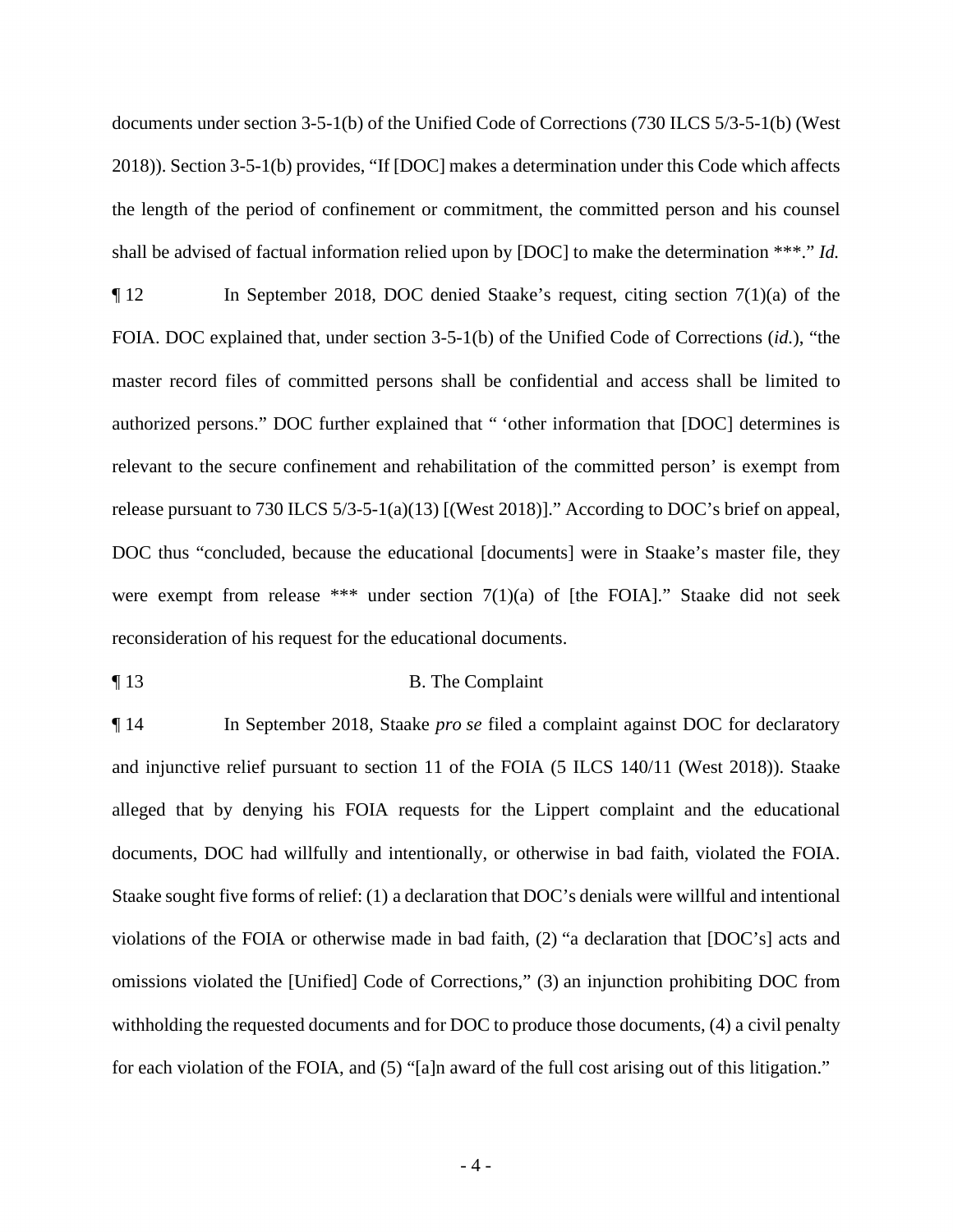¶ 15 In support of his complaint, Staake attached (1) copies of his FOIA requests, (2) DOC's responses to those requests, (3) his appeal to the PAC, (4) the PAC's response, and (5) copies of other inmates' requests for educational documents, which DOC had also denied.

¶ 16 C. The Cross-Motions for Summary Judgment

 and in May 2019, DOC mailed Staake copies of the educational documents. These documents were ¶ 17 In December 2018, DOC mailed Staake a redacted copy of the Lippert complaint, what Staake had previously requested, but DOC withheld from him despite his FOIA requests.

moot once he was provided with the Lippert complaint and the educational documents, his claims ¶ 18 In November 2019, Staake filed a motion for partial summary judgment regarding his claim for declaratory relief. He argued that although his claim for injunctive relief became for declaratory relief were still an actual controversy. Staake further argued that in order for the trial court to impose costs and civil penalties on DOC, the court needed to either grant injunctive relief or declaratory relief under sections 11(i) and 11(j) of the FOIA.

 (1) DOC should have released to him a redacted copy of the complaint consistent with the FOIA section 7(1)(a) was erroneous and DOC violated the FOIA by denying both of Staake's requests ¶ 19 Regarding DOC's failure to disclose the Lippert complaint, Staake argued that and (2) by withholding the documents, DOC violated the FOIA. Regarding the educational documents, Staake argued that "DOC's internal policies, mandate[d] the release of [the materials] 'as authorized by the student.' " Therefore, Staake argued, DOC's reliance on the exemption in for the documents.

 Staake's claims, arguing that (1) because DOC disclosed the documents that Staake requested, his claims for declaratory relief were moot; (2) because Staake was a *pro se* litigant proceeding ¶ 20 In February 2020, DOC filed its own motion for summary judgment on all of

- 5 -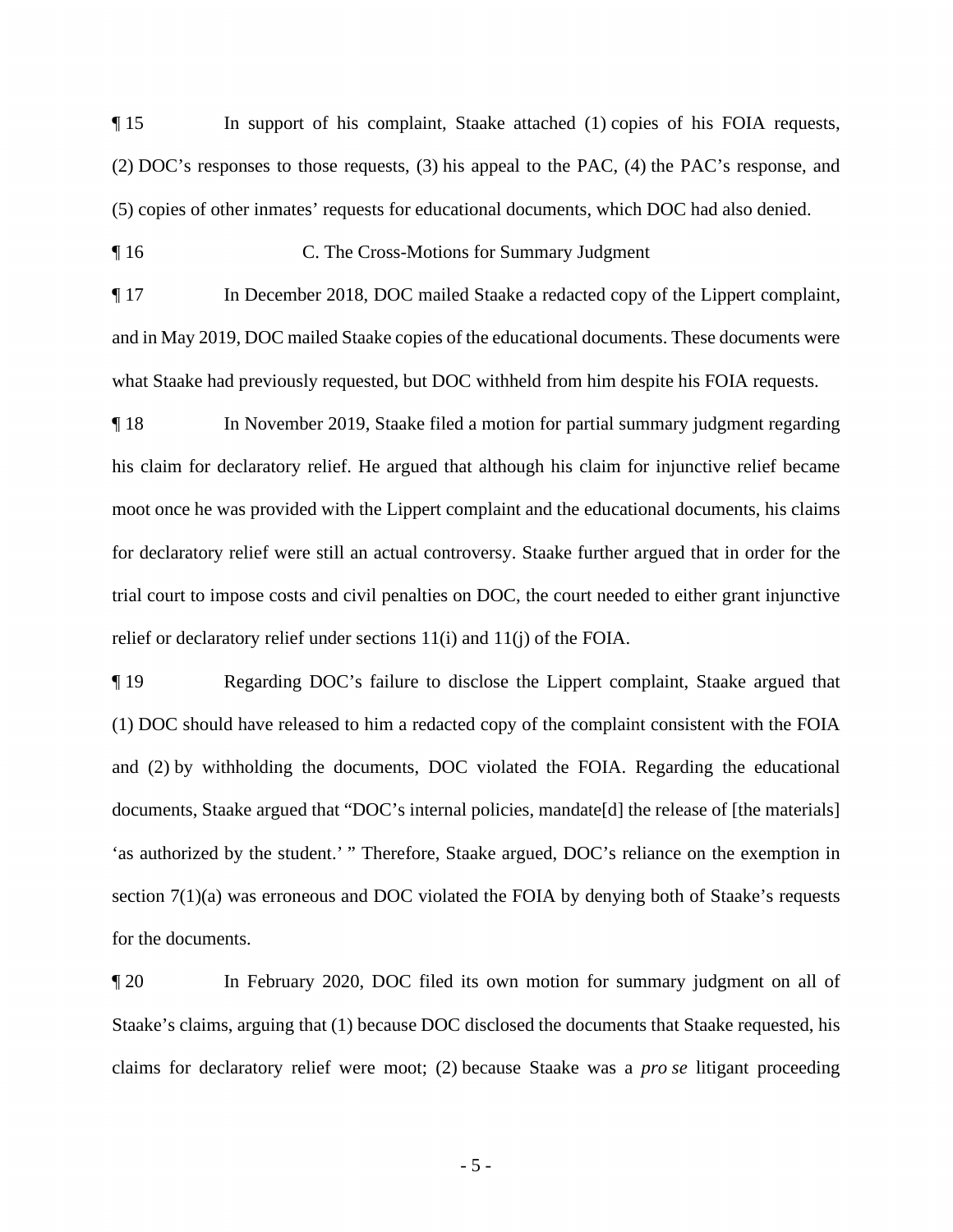*in forma pauperis*, he incurred no attorney fees or costs; and (3) Staake failed to demonstrate that DOC willfully and intentionally, or in bad faith, denied his FOIA requests.

 remained pending on those claims and was necessary for their resolution, (2) DOC did not present sufficient evidence to entitle it to summary judgment on those claims, and (3) material facts were **The FOIA FOIA FOIA REGISTS.** In Staake's reply to DOC's motion for summary judgment, Staake argued that his Toclaims for declaratory judgment were not moot because such a judgment was necessary to establish his entitlement to attorney fees, costs, and civil penalties. In addition, Staake argued that summary judgment was inappropriate on his claims for costs and civil penalties because (1) discovery still in dispute regarding DOC personnel's state of mind when they denied his requests.

 ¶ 22 In September 2020, the trial court ordered DOC to file a supplemental memorandum in support of its cross-motion for summary judgment—specifically, regarding the issue of mootness. In DOC's memorandum, it argued that the facts were identical to those in *Turner v. Joliet Police Department*, 2019 IL App (3d) 170819, 123 N.E.3d 1147, and like in that case, Staake's claims for declaratory judgment became moot upon DOC's disclosure of the requested documents. Staake did not file a response to DOC's supplemental memorandum.

 sufficient evidence to (1) support a finding that DOC acted willfully and intentionally or in bad ¶ 23 In November 2020, the trial court granted DOC's motion for summary judgment. The court found that Staake's "claims for declaratory and injunctive relief regarding disclosures of records [were] moot as [Staake had] received all records sought in his FOIA requests." Regarding attorney fees, costs, and civil penalties, the court found that Staake did not present faith or (2) demonstrate that he had incurred attorney fees or costs. Staake filed a motion to reconsider, which the court denied.

¶ 24 This appeal followed.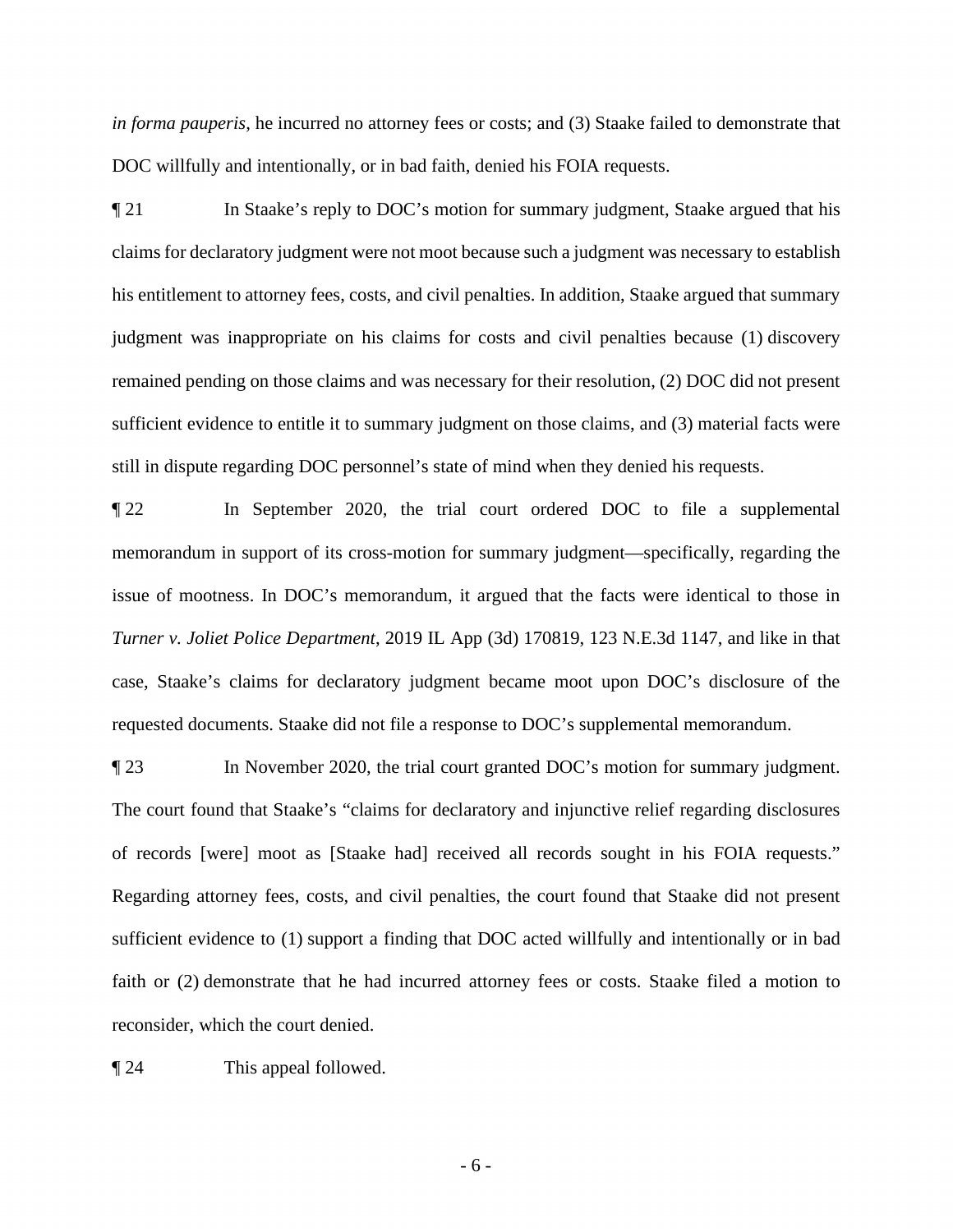#### ¶ 25 II. ANALYSIS

 ¶ 26 Staake appeals, arguing that (1) DOC's mid-litigation disclosure of the documents did not render his claim for declaratory relief moot and (2) the trial court erred by granting entry of summary judgment based on mootness but reverse and remand regarding Staake's claims summary judgment regarding his claims for costs and civil penalties. We affirm the trial court's for costs and civil penalties.

# **The Applicable Law A. The Applicable Law**

 fact and that only a question of law is involved." (Internal quotation marks omitted.) *Id.* ¶ 11. fact exists when " 'reasonable persons might draw different inferences from the undisputed ¶ 28 "[S]ummary judgment should be granted only where the pleadings, depositions, admissions and affidavits on file, when viewed in the light most favorable to the nonmoving party, show that there is no genuine issue as to any material fact and that the moving party is clearly entitled to judgment as a matter of law." (Internal quotation marks omitted.) *International Ass'n of Fire Fighters, Local 50 v. City of Peoria*, 2022 IL 127040, ¶ 10. "When parties file crossmotions for summary judgment, they mutually agree that there are no genuine issues of material "However, the mere filing of cross-motions for summary judgment does not establish that there is no issue of material fact, nor does it obligate a court to render summary judgment." *Pielet v. Pielet*, 2012 IL 112064, ¶ 28, 978 N.E.2d 1000. If the facts are undisputed, a genuine issue of material facts.' " *Flynn v. Town of Normal*, 2018 IL App (4th) 170070, ¶ 27, 119 N.E.3d 522 (quoting *Mashal v. City of Chicago*, 2012 IL 112341, ¶ 49, 981 N.E.2d 951). Appellate courts review grants of summary judgment *de novo*. *City of Peoria*, 2022 IL 127040, ¶ 11.

### ¶ 29 B. Mootness

¶ 30 We first address whether Staake's claims for declaratory relief are moot. "As a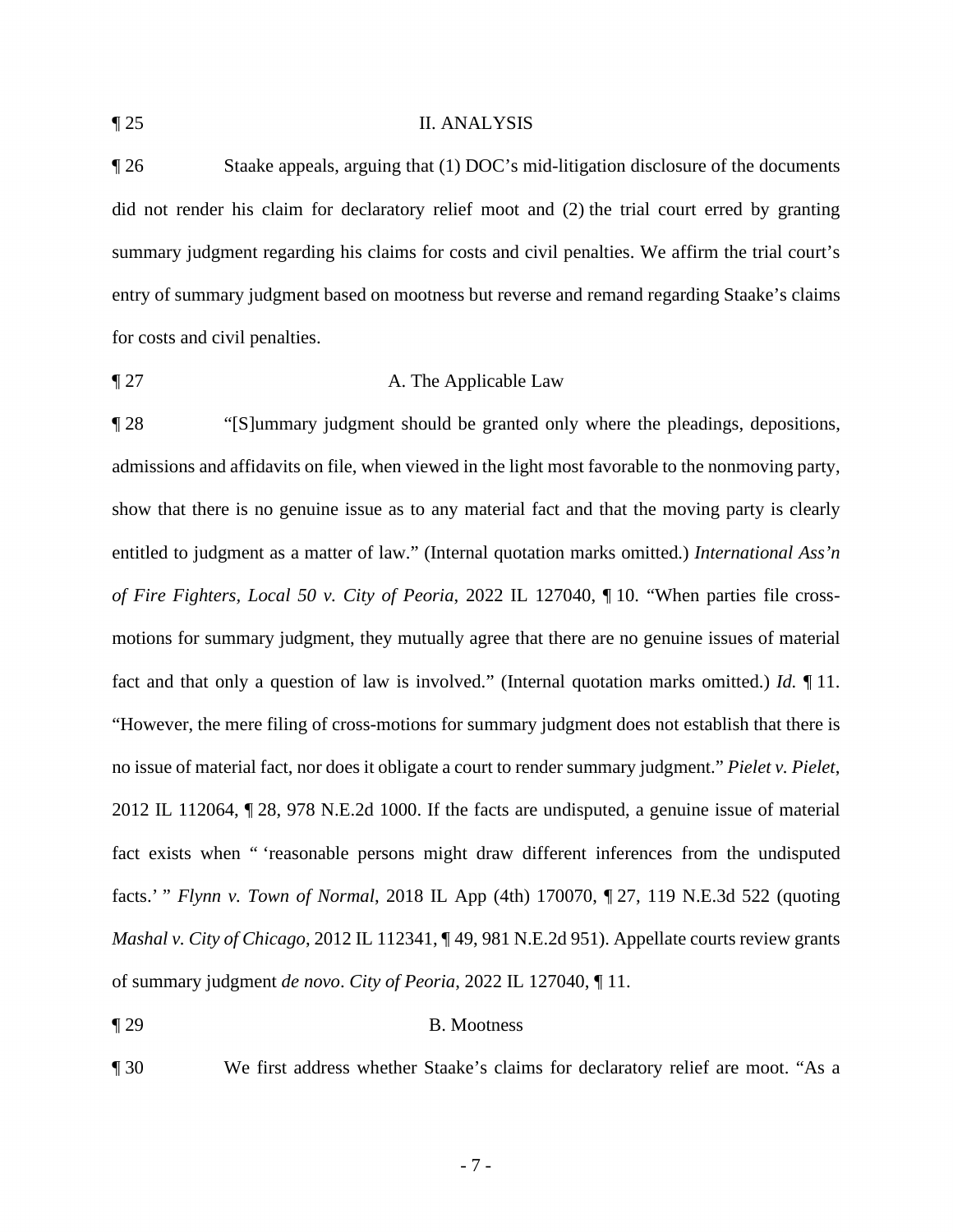production are moot. *Roxana Community Unit School District No. 1 v. Environmental Protection*  general rule, courts in Illinois do not decide moot questions, render advisory opinions, or consider issues where the result will not be affected regardless of how those issues are decided." (Internal quotation marks omitted.) *In re Julie M.*, 2021 IL 125768, ¶ 21. An issue is moot when an actual controversy no longer exists between the parties for which relief can be granted. *In re Benny M.*, 2017 IL 120133, ¶ 17, 104 N.E.3d 313. When a public body provides information under the FOIA, even after delay, claims for declaratory or injunctive relief concerning the information's *Agency*, 2013 IL App (4th) 120825, ¶ 41, 998 N.E.2d 961 (concluding "that once a public body provides the information requested under [the] FOIA, even after a lengthy delay, the controversy over the public body's production of documents ceases to exist" (citing *Duncan Publishing, Inc. v. City of Chicago*, 304 Ill. App. 3d 778, 709 N.E.2d 1281 (1999))).

¶ 31 Here, Staake was provided with both the Lippert complaint and the educational documents he requested, which were the bases for his complaint. That DOC provided Staake the documents mid-litigation makes no difference in a mootness analysis. See *id.* Because the information Staake requested under the FOIA is no longer being withheld, an actual controversy no longer exists, and Staake's claim for declaratory relief is moot. Accordingly, we affirm the trial court's grant of summary judgment regarding Staake's claim for declaratory relief.

 ¶ 32 We note, however, that Staake's claims for attorney fees, costs, and civil penalties survive. See *id.* ¶ 42 (determining that under *Duncan*, 304 Ill. App. 3d at 782, the ancillary claims for fees, costs, and a civil penalty survive even after disclosure of the documents requested under the FOIA).

¶ 33 C. The Trial Court's Grant of Summary Judgment Regarding Attorney Fees,

Costs, and Civil Penalties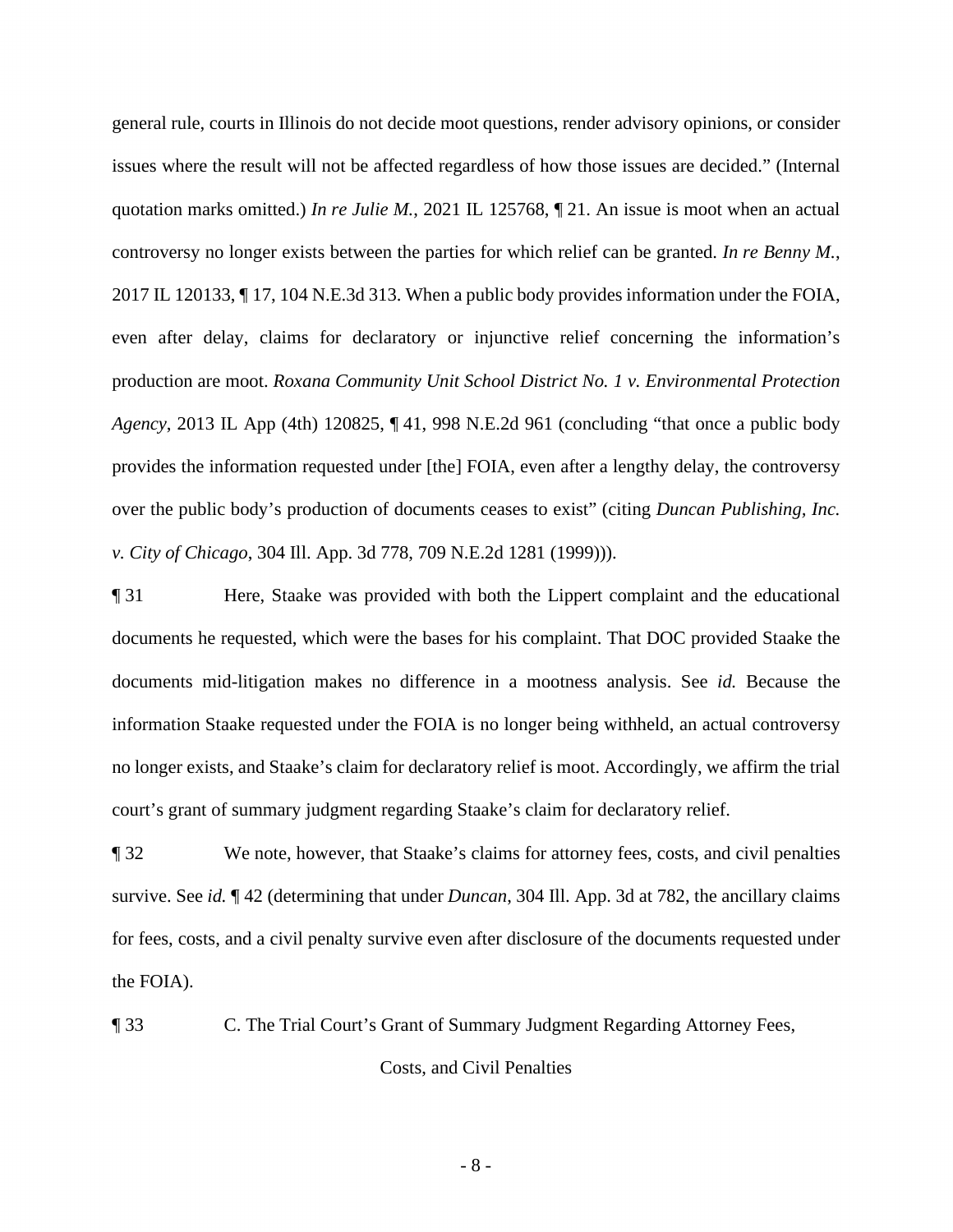¶ 35 Staake's claims for civil penalties were made pursuant to section 11(j) of the FOIA, which states the following:

> "If the court determines that a public body *willfully and intentionally failed to comply with this Act, or otherwise acted in bad faith*, the court shall also impose upon the public body a civil penalty of not less than \$2,500 nor more than \$5,000 for each occurrence." (Emphasis added.) 5 ILCS 140/11(j) (West 2018).

 public body (1) failed to comply with the FOIA and (2) did so "willfully, intentionally, and in bad ¶ 36 In other words, to obtain civil penalties, the plaintiff must demonstrate that the faith." *Williams v. Bruscato*, 2021 IL App (2d) 190971, ¶ 14 (citing *Garlick v. Bloomingdale Township*, 2018 IL App (2d) 171013,  $\P$  40, 127 N.E.3d 193 (affirmed the trial court's decision to strike the plaintiff's petition for civil penalties under section 11(j) "because he could not show bad faith on the township's part")). Although the FOIA does not define "bad faith," the Second District in *Williams* defined it as failing to comply with the FOIA "deliberately, by design, and with a dishonest purpose." *Id.* ¶ 15.

#### ¶ 37 a. The Lippert Complaint

¶ 38 DOC argues that it did not act willfully and intentionally, or otherwise in bad faith, by withholding the Lippert complaint because it relied on a "reasonable interpretation" of section 7(1)(a) in denying Staake's FOIA request. In support, DOC cites *Rock River Times v. Rockford Public School District 205*, 2012 IL App (2d) 110879, ¶¶ 51-54, 977 N.E.2d 1216, asserting that a "public body's reasonable interpretation of exemptions failed to show bad faith conduct." However, DOC overstates the value of that case to DOC's position. We view *Rock River Times* as no help at all to DOC.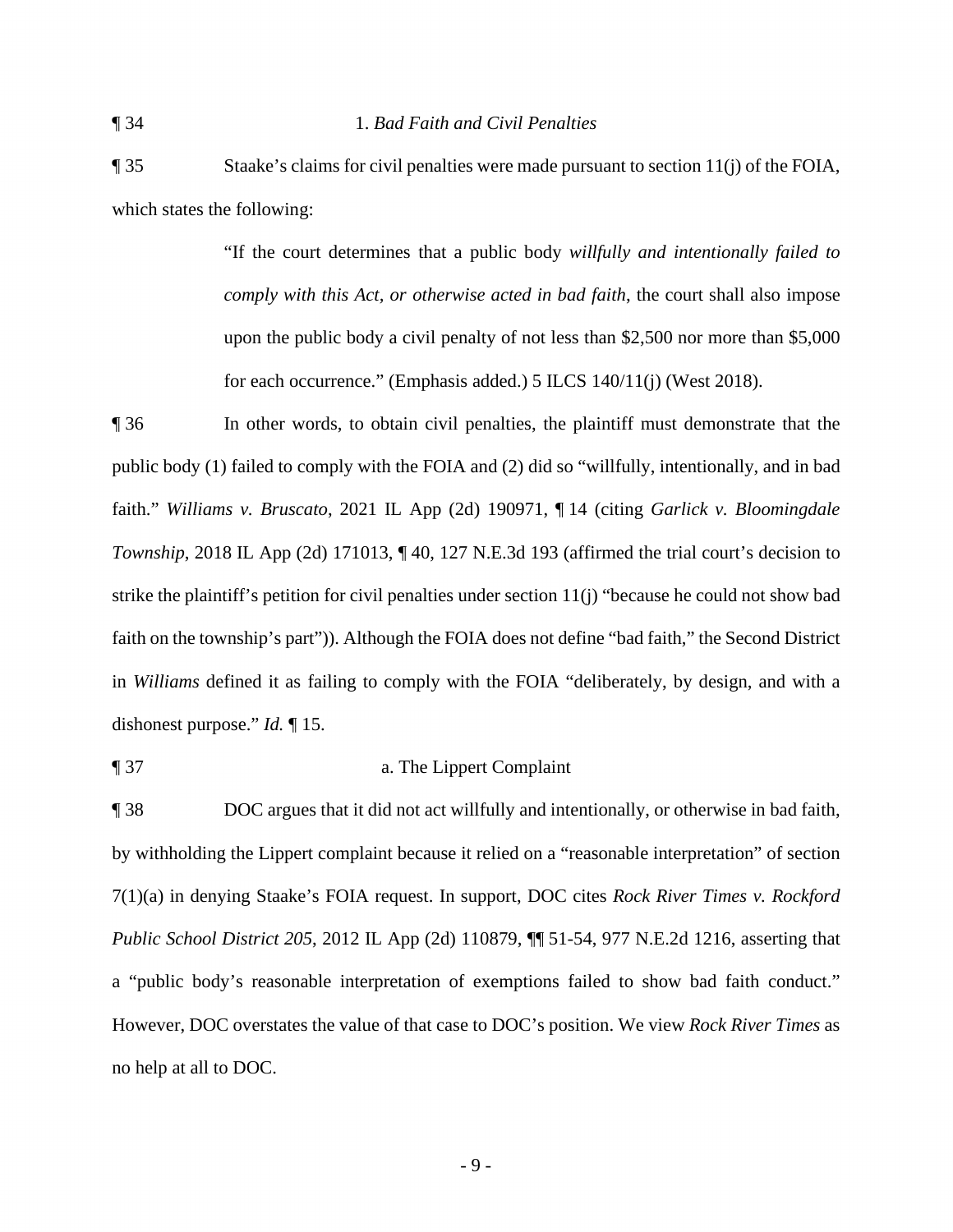#### ¶ 39 i. *Rock River Times*

 ¶ 40 In *Rock River Times*, the school district initially cited two exemptions in its first wrong on all three exemptions, but was looking for a way to save face rather than simply admitting denial of the newspaper's FOIA request and later cited a third different exemption only after the first two were determined to be inapplicable. *Id.* ¶ 20. Ultimately, the appellate court agreed with the trial court that "[t]he record gave a 'clear impression that the [school] understood that it was it was wrong' " by asserting the third exemption. *Id.* ¶ 22.

 ¶ 41 DOC's citing of *Rock River Times* is peculiar because, first, the appellate court in provided a new, separate reason for rejection, are very similar to the facts of *Rock River Times*. See *id.* ¶¶ 21-23 (finding bad faith violation of the FOIA). that case *affirmed* the trial court's conclusion that the school district had acted in bad faith by denying a FOIA request. *Id.* ¶ 54. Second, unlike in the present case where the record is scant regarding DOC's reasoning for its rejections, the appellate court in *Rock River Times* had plenty of evidence before it to draw the conclusion that the school district acted in bad faith. See *id.* ¶¶ 3- 22. And third, regarding the Lippert complaint, DOC's initial rejection based on section 7(1)(a) of the FOIA and subsequent response to Staake's request for reconsideration, which purportedly

¶ 42 ii. *The Entry of Summary Judgment Was Improper* 

 remain regarding DOC's denials of Staake's FOIA request for the Lippert complaint. ¶ 43 Because the present case comes before us on a grant of summary judgment, we analyze the trial court's decision in the light most favorable to the nonmoving party—in this case, Staake. See *City of Peoria*, 2022 IL 127040, ¶ 10. Applying this standard, for the reasons that follow, we conclude that summary judgment was premature because questions of material fact

¶ 44 First, DOC's claim that it could not have acted in bad faith because it had a

 $-10-$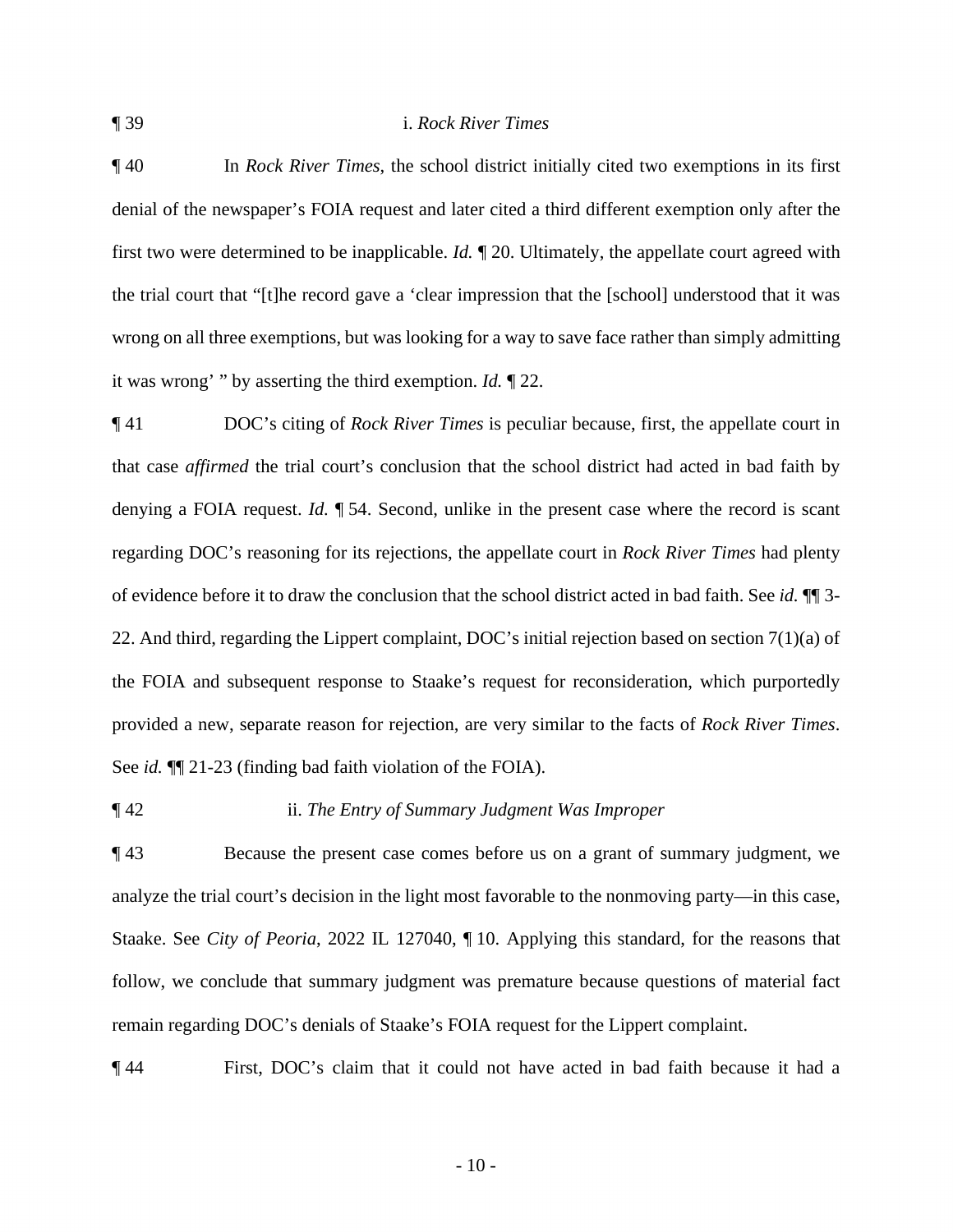reasonable belief that the Lippert complaint was exempt from disclosure based on section 7(1)(a) of FOIA, without more, is difficult for this court—or the trial court for that matter—to determine based on this record at the summary judgment stage.

wording of the statute also provides a caveat: wording of the statute also provides a caveat:<br>"When a request is made to inspect or copy a public record that contains" ¶ 45 Section 7(1) provides that certain materials are exempt from disclosure, but the

information that is exempt from disclosure under this Section, but also contains information that is not exempt from disclosure, the public body may elect to *redact the information that is exempt.* The public body *shall* make the remaining information available for inspection and copying." (Emphases added.) 5 ILCS 140/7(1) (West 2018).

 ¶ 46 In other words, when a FOIA request is made to a public body, it must redact exempted portions of the requested documents and give the remaining information over to the requestor. *Id.*; see also *Lucy Parsons Labs v. City of Chicago Mayor's Office*, 2021 IL App (1st) 192073, ¶ 19 ("[T]he public body's duty to redact the exempt information and produce the nonexempt information remains even where the redactions would leave the requestor with nothing useful."); *Kelly v. Village of Kenilworth*, 2019 IL App (1st) 170780, ¶ 39, 156 N.E.3d 480 (holding that law enforcement bodies must redact exempt matters and disclose the rest). A plain reading of this provision in the statute and the case law clearly shows that the redaction of exempt portions of documents is not only possible but required.

The FOIA also requires the following:

 exempt under Section 7 of this Act, the notice of denial shall specify the exemption The FOIA also requires the following:<br>"When a request for public records is denied on the grounds that the records are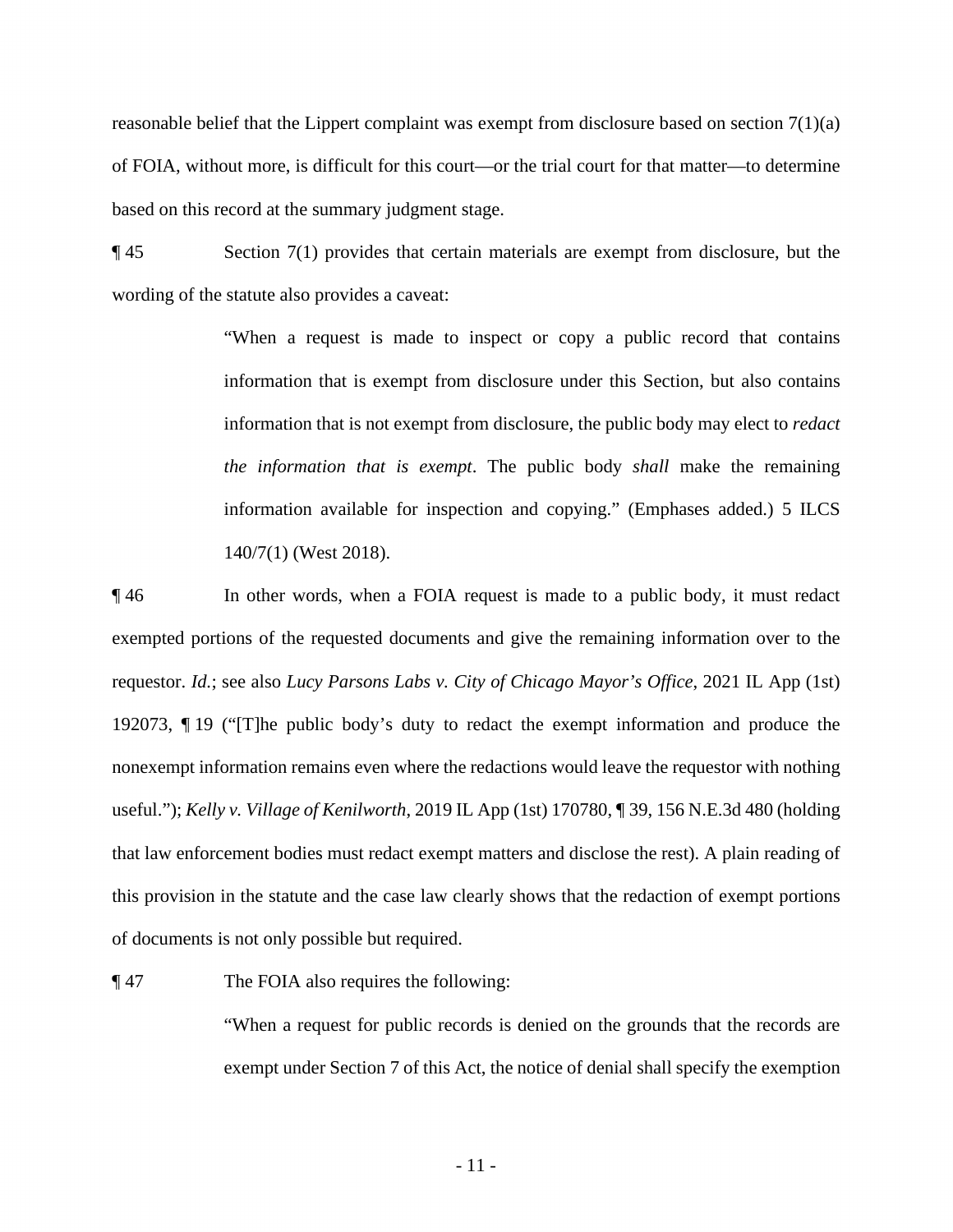added.) 5 ILCS 140/9(b) (West 2018). claimed to authorize the denial and the specific reasons for the denial, *including a detailed factual basis* and a citation to supporting legal authority." (Emphasis

 7(1)(a) to withhold the Lippert complaint in its entirety but did not provide "a detailed factual evidence in this case explaining DOC's actions regarding Staake's FOIA request as compared to **148** DOC's providing these details might have allowed for "adequate adversarial" testing" of any claimed exemptions in the trial court. *Peoria Journal Star v. City of Peoria*, 2016 IL App (3d) 140838, ¶ 12, 52 N.E.3d 711. However, in the present case, DOC relied on section basis," let alone any explanation at all, for why it chose not to redact the exempted information and provide Staake with the redacted complaint. We note again the contrast between the lack of the evidence before the trial court in *Rock River Times*.

 Staake filed a lawsuit warrants some scrutiny. That scrutiny is not a penalty for DOC's continued ¶ 49 Second, although DOC is correct that its reassessment of its original interpretation of the exemptions, by itself, is not enough to demonstrate bad faith, the fact that it did so only after consideration of the FOIA request but is simply a check to ensure that a public body does not have a practice of issuing boilerplate denials and granting requests only after litigation has commenced.

 asserted a different and new reason for why it would not disclose a requested document (the Lippert ¶ 50 Third, the facts of this case are similar to those of *Rock River Times*, in which, as we noted earlier, the appellate court affirmed the trial court's finding of bad faith. *Rock River Times*, 2012 IL App (2d) 110879, ¶ 54. Here, similar to the school in *Rock River Times*, DOC complaint) only after Staake correctly pointed out in his request for reconsideration that DOC could simply redact the document of any exempt information. Like in that case, here, too, an inference could be drawn that DOC recognized its mistake but, in wanting to "save face," chose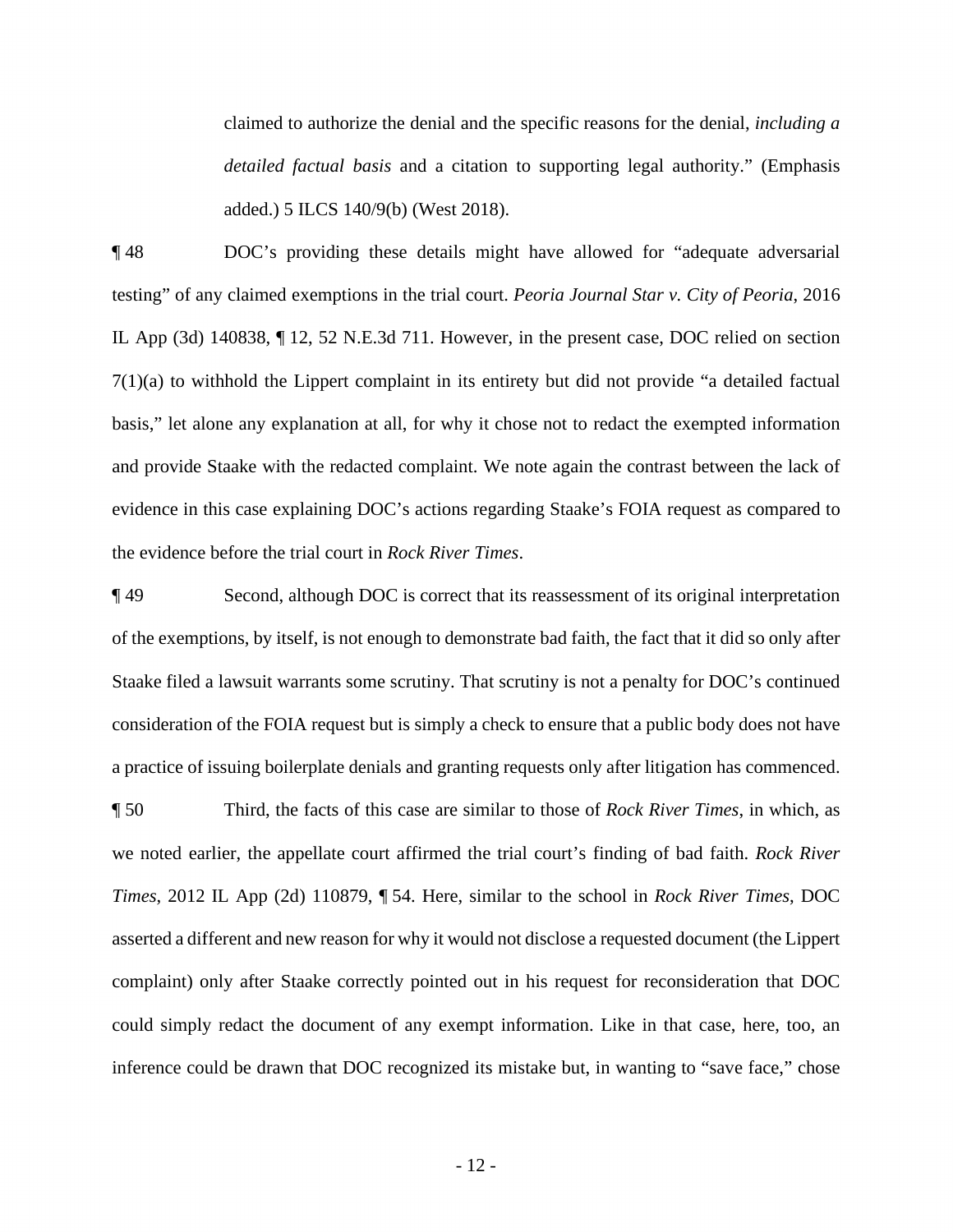to provide a non-exemption-based reason to refuse Staake's request. Because of the lack of information in the record, we cannot determine what DOC's reasoning may have been.

 example: (1) Why did DOC withhold the Lippert complaint in its entirety instead of redacting it? made that initial decision? (4) And, importantly, why did DOC state that Staake's request was not a proper "request for records" only after he (correctly) pointed out DOC could redact the ¶ 51 Ultimately, we conclude that when viewing Staake's claim of bad faith in the light most favorable to him, questions of material fact remain that preclude summary judgment. For (2) How did DOC come to the conclusion that the complaint was exempt from disclosure? (3) Who complaint?

 ¶ 52 Accordingly, the trial court erred in granting summary judgment in favor of DOC regarding the Lippert complaint.

¶ 53 b. The Educational Documents

 and, accordingly, were exempt from disclosure under section 7(1)(a) because (1) section 3-5-1(b) of the Unified Code of Corrections provided that an inmate's master files were confidential and ¶ 54 Next, DOC argues that its decision to withhold the educational documents was not in bad faith because it reasonably believed that the items were contained in Staake's master file (2) section 3-5-1(a)(13) exempted from release any "other information that the respective Department determines is relevant to the secure confinement and rehabilitation of" an inmate. 730 ILCS 5/3-5-1(a)(13), (b) (West 2018). DOC also argues that, had Staake asked for reconsideration, DOC could have reviewed its denial prior to litigation.

 ¶ 55 Whether the trial court erred by granting summary judgment in favor of DOC regarding the educational documents is a closer question. However, DOC's failure to provide a detailed factual basis to Staake as required by section 9(b) of the FOIA makes it impossible, on

- 13 -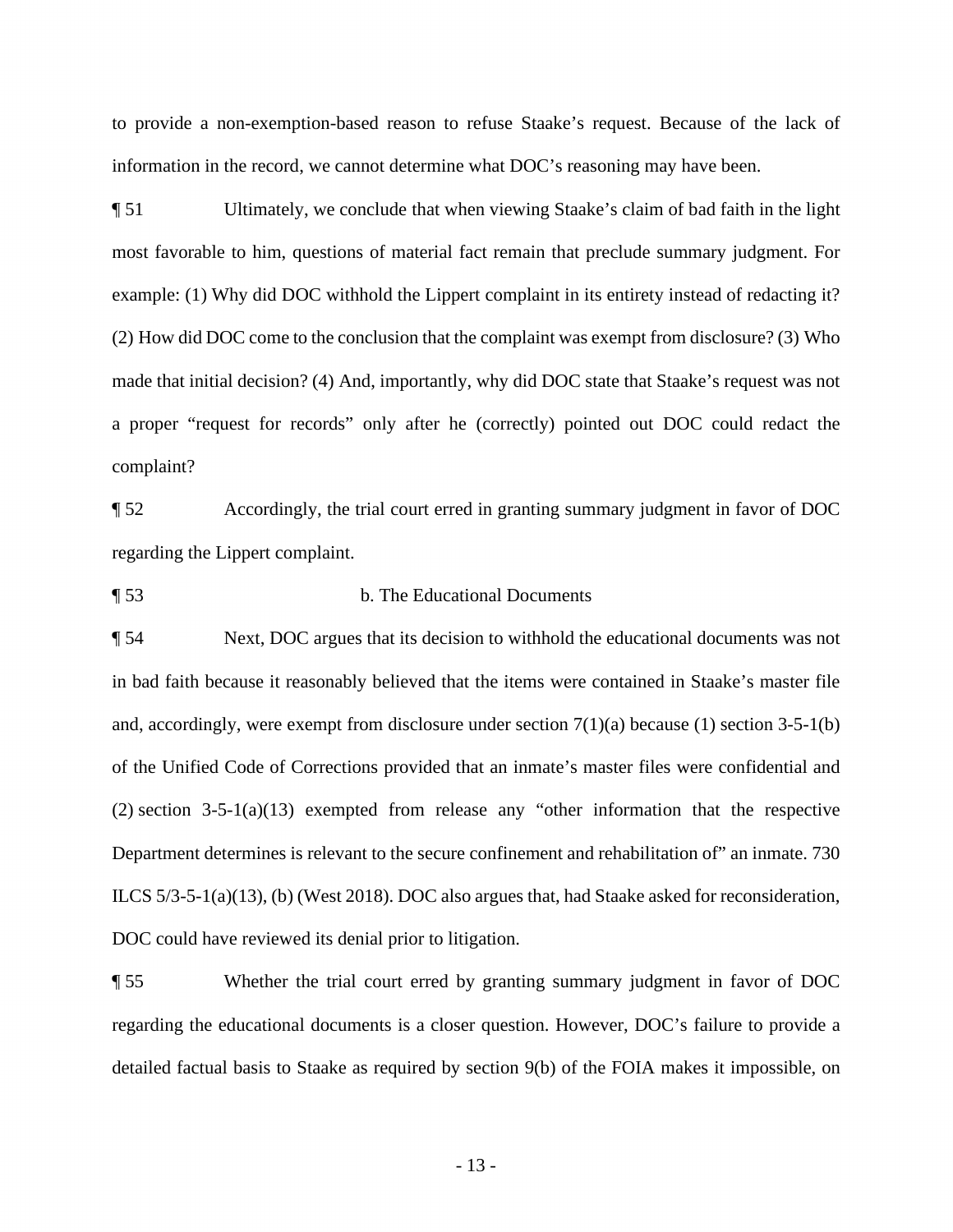this record, to determine whether DOC acted in bad faith by withholding the documents. As we stated earlier, a mid-litigation disclosure, which in itself is insufficient to show bad faith, nonetheless invites scrutiny of DOC's original decisions.

¶ 56 We conclude that genuine issues of material fact remain regarding whether DOC acted in bad faith when it denied Staake's request for the educational documents and the trial court erred by granting summary judgment with respect to those documents.

¶ 57 2. *Attorney Fees and Costs* 

¶ 58 Because we reverse and remand for further proceedings on whether DOC acted in bad faith, we need not address the parties' arguments about attorney fees and costs. The trial court may consider those issues on remand.

¶ 59 III. CONCLUSION

¶ 60 For the reasons stated, we affirm in part, reverse in part, and remand for further proceedings consistent with this opinion.

¶ 61 Affirmed in part and reversed in part.

¶ 62 Cause remanded.